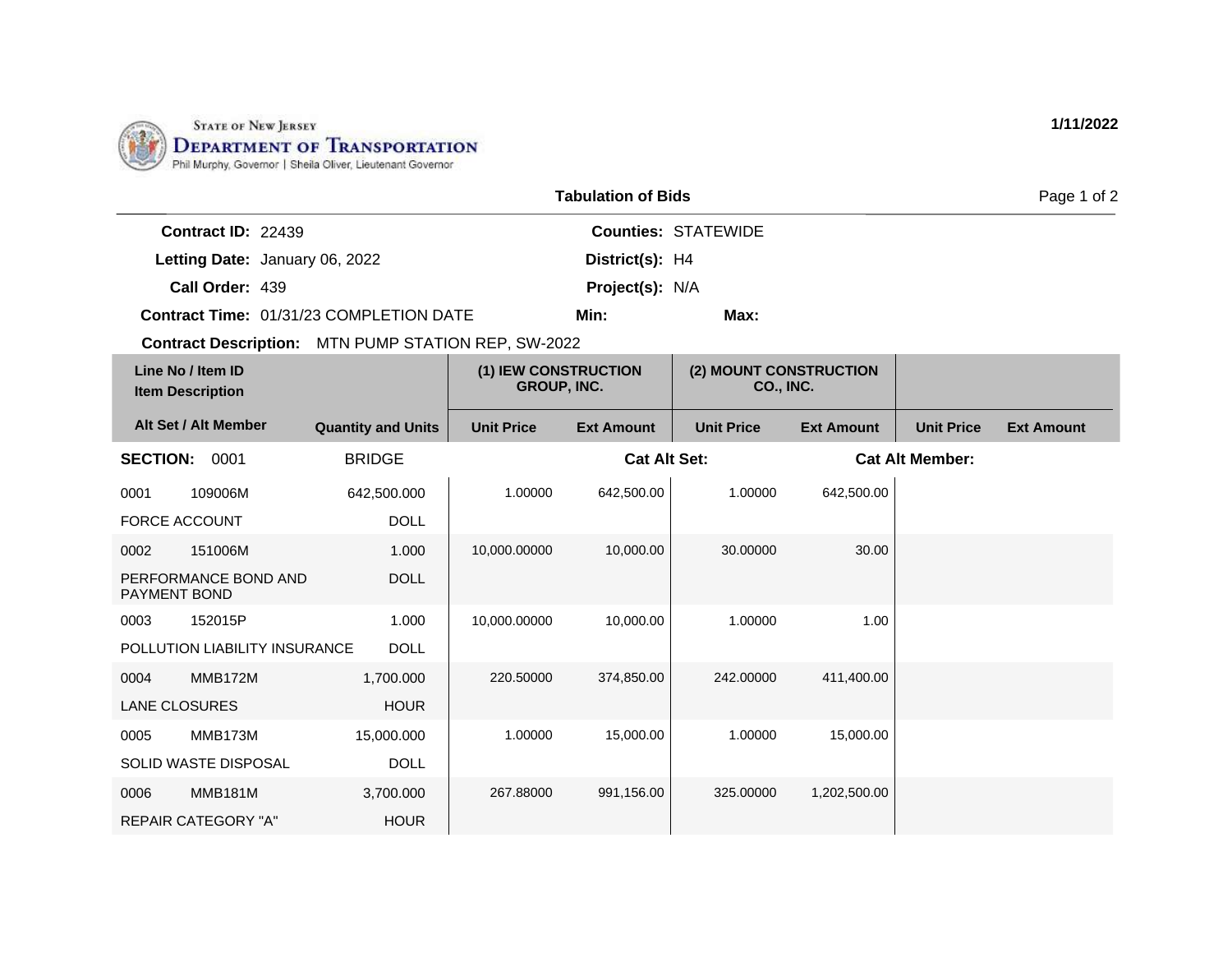

| <b>Tabulation of Bids</b>                           |                           |                                            |                     |                            |                   | Page 2 of 2            |                   |
|-----------------------------------------------------|---------------------------|--------------------------------------------|---------------------|----------------------------|-------------------|------------------------|-------------------|
| <b>Contract ID: 22439</b>                           |                           |                                            |                     | <b>Counties: STATEWIDE</b> |                   |                        |                   |
| Letting Date: January 06, 2022                      |                           |                                            | District(s): H4     |                            |                   |                        |                   |
| Call Order: 439                                     |                           |                                            | Project(s): N/A     |                            |                   |                        |                   |
| <b>Contract Time: 01/31/23 COMPLETION DATE</b>      |                           |                                            | Min:                | Max:                       |                   |                        |                   |
| Contract Description: MTN PUMP STATION REP, SW-2022 |                           |                                            |                     |                            |                   |                        |                   |
| Line No / Item ID<br><b>Item Description</b>        |                           | (1) IEW CONSTRUCTION<br><b>GROUP, INC.</b> |                     | (2) MOUNT CONSTRUCTION     | CO., INC.         |                        |                   |
| Alt Set / Alt Member                                | <b>Quantity and Units</b> | <b>Unit Price</b>                          | <b>Ext Amount</b>   | <b>Unit Price</b>          | <b>Ext Amount</b> | <b>Unit Price</b>      | <b>Ext Amount</b> |
| <b>SECTION:</b><br>0001                             | <b>BRIDGE</b>             |                                            | <b>Cat Alt Set:</b> |                            |                   | <b>Cat Alt Member:</b> |                   |
| <b>MMB182M</b><br>0007                              | 3,600.000                 | 245.21000                                  | 882,756.00          | 220.00000                  | 792,000.00        |                        |                   |
| <b>REPAIR CATEGORY "B"</b>                          | <b>HOUR</b>               |                                            |                     |                            |                   |                        |                   |
| 0008<br>MMG025M                                     | 15,000.000                | 1.00000                                    | 15,000.00           | 1.00000                    | 15,000.00         |                        |                   |
| OVERTIME DIFFERENTIAL (OD)                          | <b>DOLL</b>               |                                            |                     |                            |                   |                        |                   |
| <b>Section Totals:</b>                              |                           |                                            | \$2,941,262.00      |                            | \$3,078,431.00    |                        |                   |
| <b>Contract Totals</b>                              |                           |                                            | \$2,941,262.00      |                            | \$3,078,431.00    |                        |                   |
| <b>Cost Plus Time Totals</b>                        |                           |                                            | \$2,941,262.00      |                            | \$3,078,431.00    |                        |                   |
| () indicates item is bid as Lump Sum                |                           |                                            |                     |                            |                   |                        |                   |

**1/11/2022**